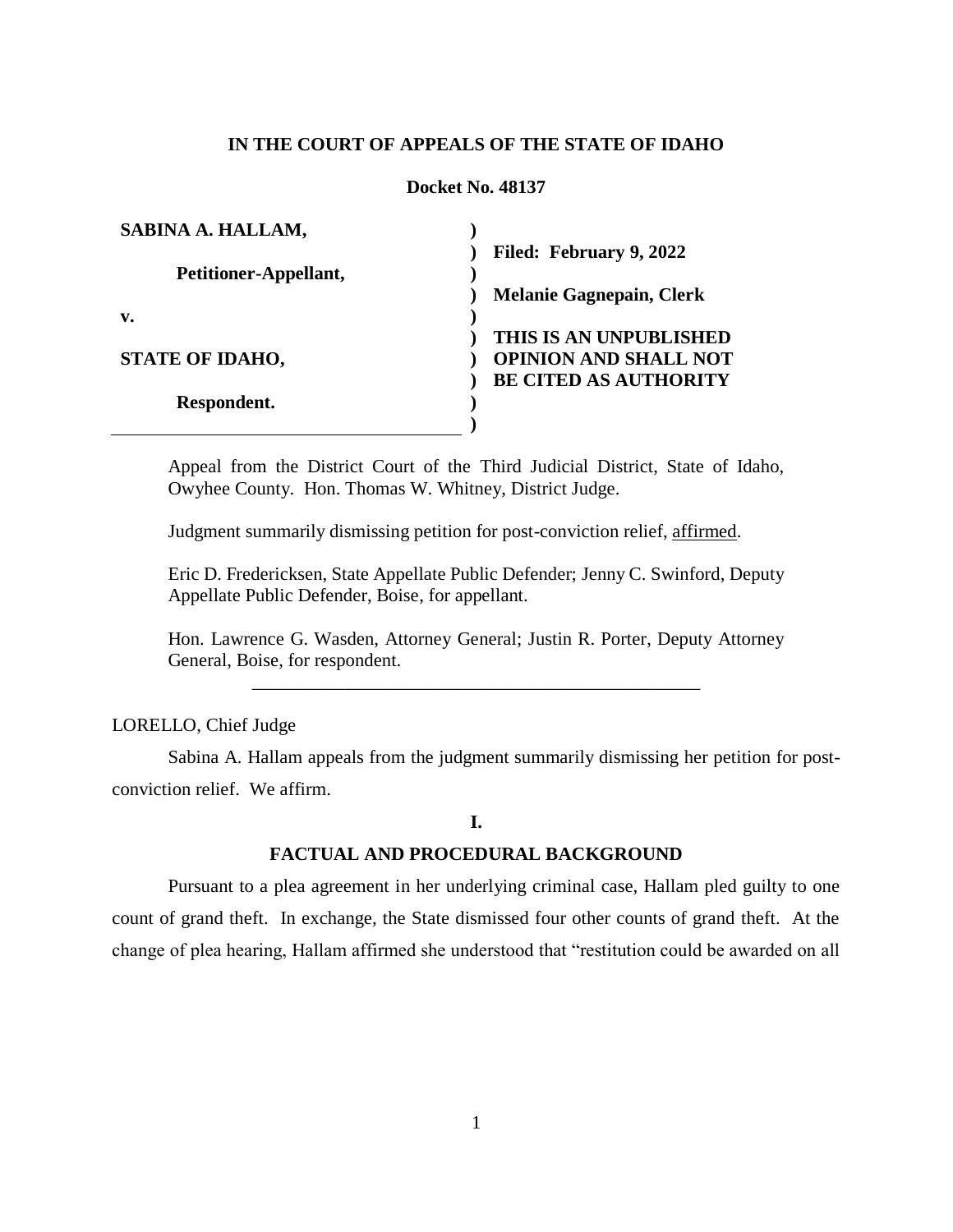the cases,<sup>[1]</sup> even the ones being dismissed." Later, at the sentencing hearing, the State represented that the "negotiations were that, irrespective of the fact that we have dismissed felony counts and that there was a basis to charge additional counts, that restitution would be ordered . . . on all matters whether charged or uncharged or dismissed otherwise." Hallam offered no objection or correction to the State's representation that the plea agreement included restitution beyond the count to which Hallam pled guilty. The trial court subsequently ordered Hallam to pay \$34,087 in restitution, but later amended the amount to \$30,787. Hallam appealed and this Court affirmed the order of restitution in an unpublished opinion. *State v. Hallam*, Docket Nos. 43035 & 43737 (Ct. App. Feb. 7, 2017).<sup>2</sup>

Hallam filed a pro se petition for post-conviction relief. She requested appointment of counsel, which the district court granted. Hallam's petition alleged various claims, two of which are relevant to this appeal:

(a) My agreement to a plea deal that was not honored and refusal of my attorney to state this in court.

(b) Original 5 charges are \$10,300 for restitution, 4 charges were dismissed, yet after plea deal restitution jumped to \$31,689 (plea agreement was \$1,700) court cost are on 4 dismissed cases.

Hallam also alleged that trial counsel "failed to mention . . . that the restitution is not what was agreed on [sic] plea."

The State moved for summary dismissal on all of Hallam's claims. At a hearing on the motion, the district court noted that a claim based on ineffective assistance of counsel required a showing of prejudice, which the parties had not addressed. As such, the district court requested supplemental briefing on that issue. Hallam submitted the requested briefing and a supporting declaration in which she averred that trial counsel informed Hallam that she "would only be liable for restitution on a single count." Hallam also averred that she "would not have pled guilty if [she]

 $\overline{a}$ 

<sup>&</sup>lt;sup>1</sup> The record does not show other pending criminal cases against Hallam at that time. Consequently, we understand the word "cases" to include the dismissed counts of grand theft and any uncharged matters encompassed within the plea agreement.

<sup>&</sup>lt;sup>2</sup> Hallam also appealed from her judgment of conviction, contending that the district court abused its discretion in retaining jurisdiction. That appeal was consolidated with the appeal of the restitution order and the judgment was affirmed.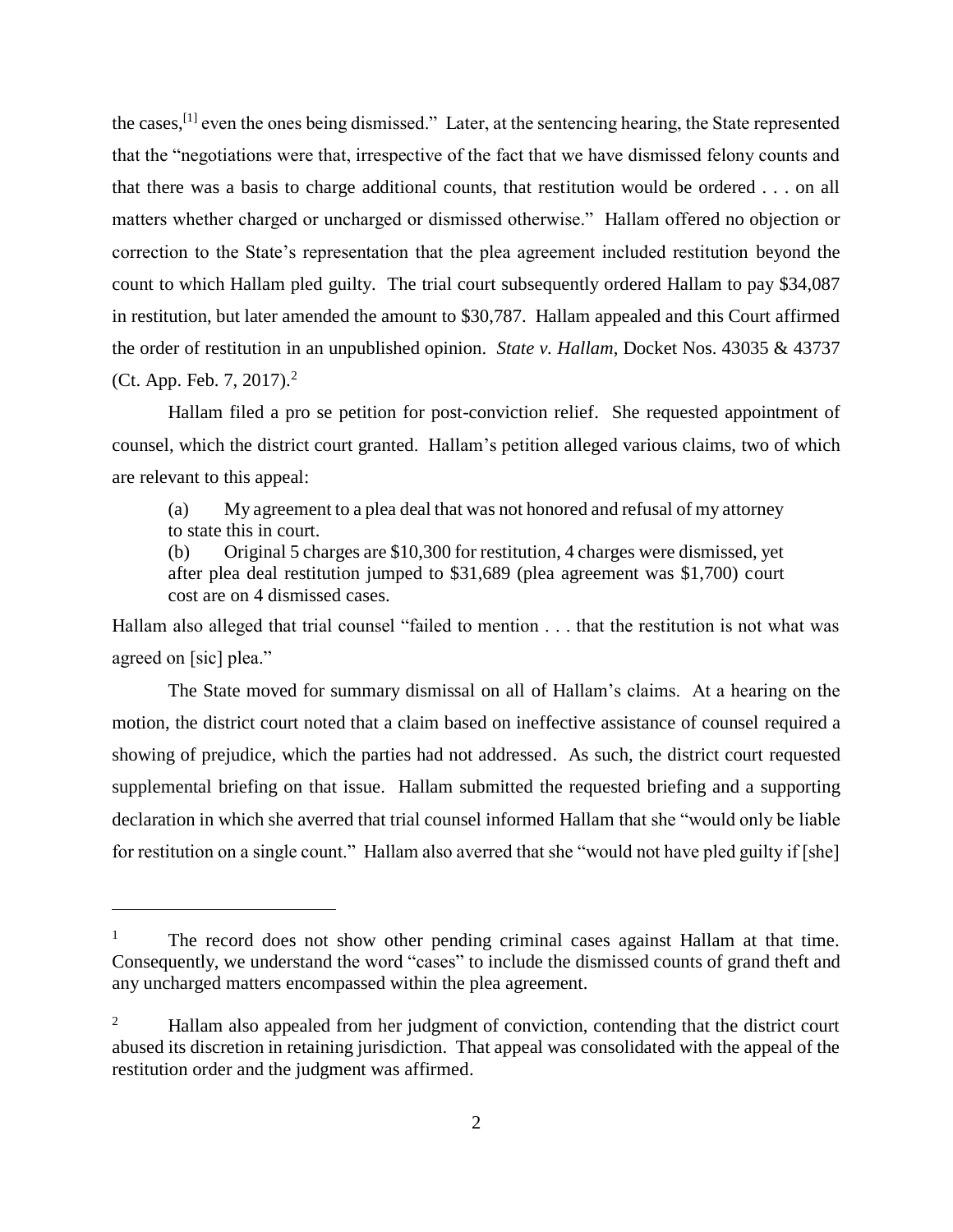had known [she] would be held accountable for restitution on all of the dismissed counts." Regarding the two claims quoted above, the district court held that there was "a question of fact as to whether trial counsel's performance fell below an objective standard of reasonableness" but concluded that Hallam failed to show prejudice. The district court, therefore, granted the State's motion for summary dismissal and entered judgment dismissing Hallam's petition. Hallam appeals.

# **II.**

#### **STANDARD OF REVIEW**

On appeal from an order of summary dismissal, we apply the same standards utilized by the trial courts and examine whether the petitioner's admissible evidence asserts facts which, if true, would entitle the petitioner to relief. *Ridgley v. State*, 148 Idaho 671, 675, 227 P.3d 925, 929 (2010); *Sheahan*, 146 Idaho at 104, 190 P.3d at 923. Over questions of law, we exercise free review. *Rhoades*, 148 Idaho at 250, 220 P.3d at 1069; *Downing v. State*, 136 Idaho 367, 370, 33 P.3d 841, 844 (Ct. App. 2001).

## **III.**

### **ANALYSIS**

On appeal, Hallam represents that one of her claims "pertained to her trial counsel's advice on the restitution terms of the plea agreement" and "the other pertained to [Hallam's] [trial] counsel's failure to object when the trial court and the [State] did not follow the agreement." Hallam asserts that "the district court failed to conduct any prejudice analysis" for her claim that her counsel failed to object. Hallam further asserts that there was a genuine issue of material fact regarding both her trial counsel's performance and the resulting prejudice on Hallam's failure-toobject claim. The State responds that the district court erred in concluding that there was a genuine issue of material fact regarding trial counsel's performance on the failure-to-object claim. The State also contends that Hallam failed to preserve the prejudice argument she advances on appeal, that her argument relies on an inapplicable legal standard, and that she has failed to show that the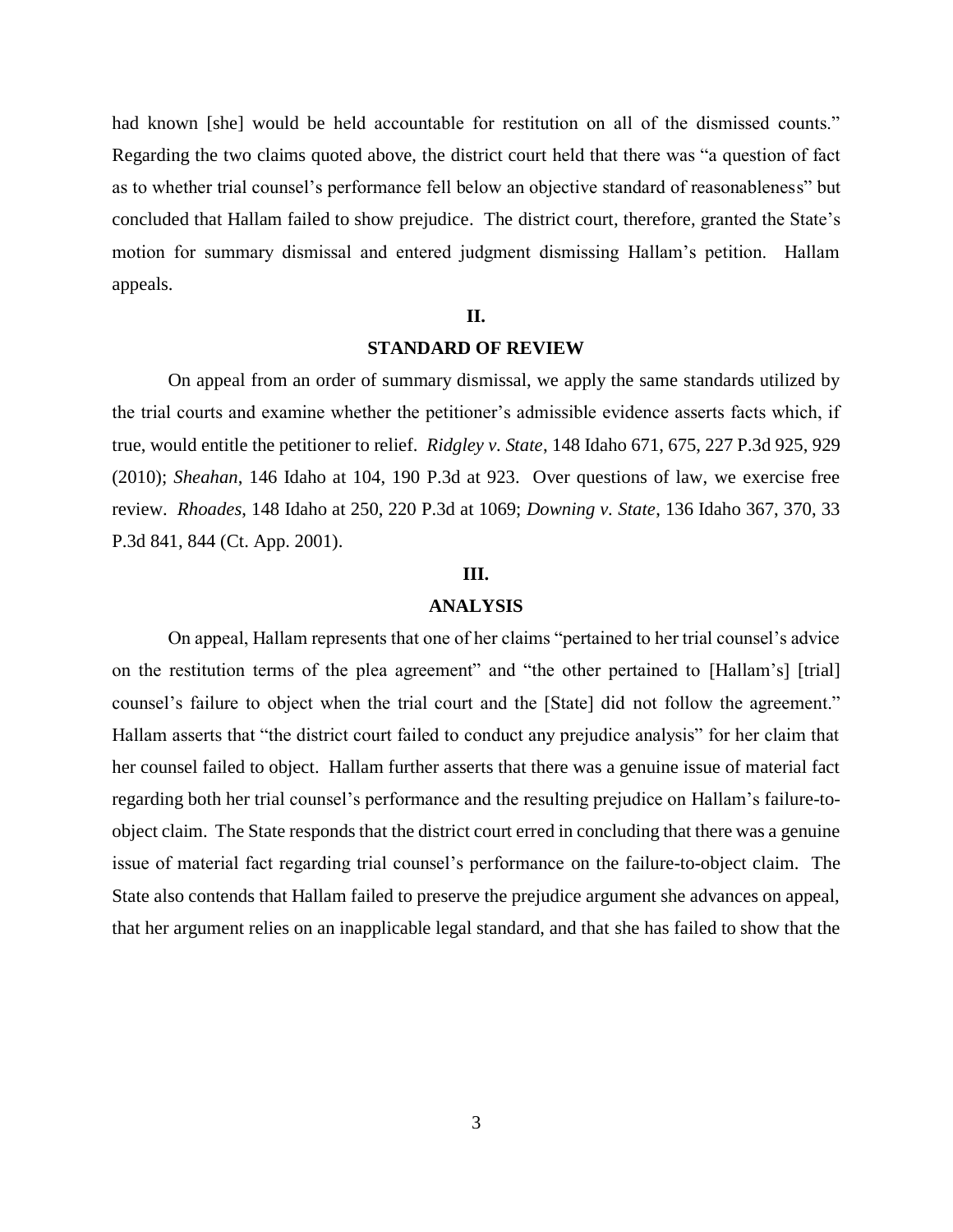district court erred in concluding that she failed to show prejudice.<sup>3</sup> Because we agree that Hallam failed to preserve her argument regarding prejudice, we affirm.

A claim of ineffective assistance of counsel may properly be brought under the Uniform Post-Conviction Procedure Act. *Barcella v. State*, 148 Idaho 469, 477, 224 P.3d 536, 544 (Ct. App. 2009). To prevail on an ineffective assistance of counsel claim, the petitioner must show that the attorney's performance was deficient and that the petitioner was prejudiced by the deficiency. *Strickland v. Washington*, 466 U.S. 668, 687-88 (1984); *Self v. State*, 145 Idaho 578, 580, 181 P.3d 504, 506 (Ct. App. 2007). To establish a deficiency, the petitioner has the burden of showing that the attorney's representation fell below an objective standard of reasonableness. *Aragon v. State*, 114 Idaho 758, 760, 760 P.2d 1174, 1176 (1988); *Knutsen v. State*, 144 Idaho 433, 442, 163 P.3d 222, 231 (Ct. App. 2007). To establish prejudice, the petitioner must show a reasonable probability that, but for the attorney's deficient performance, the outcome of the proceeding would have been different. *Aragon*, 114 Idaho at 761, 760 P.2d at 1177; *Knutsen*, 144 Idaho at 442, 163 P.3d at 231.

In Hallam's supplemental briefing to the district court, she argued she was prejudiced because she "never would have pled guilty if she knew she would receive a potential restitution award against her in relation to the dismissed counts." She also suggested that the district court could presume prejudice based on the facts of her case. The district court considered the failureto-object claim and the failure-to-advise claim together and held that the record "plainly disprove[d] [Hallam's] allegation that she would not have pled guilty had she been aware that she could be liable for restitution on all five counts" and, thus, she failed to raise a genuine issue of material fact on the prejudice prong of *Strickland*.

On appeal, Hallam advances neither theory of prejudice that she presented to the district court. Instead, Hallam asserts for the first time that she was prejudiced because, "but for her [trial] counsel's" failure to object, "the trial court would not have ordered her to pay restitution for the

 $\overline{a}$ 

The State also argues that the district court correctly held that Hallam failed to show prejudice from her trial counsel's alleged failure to advise Hallam's of the restitution terms. Because Hallam has not challenged the dismissal of her claim regarding trial counsel's alleged failure to advise, we need not address this part of the State's argument.